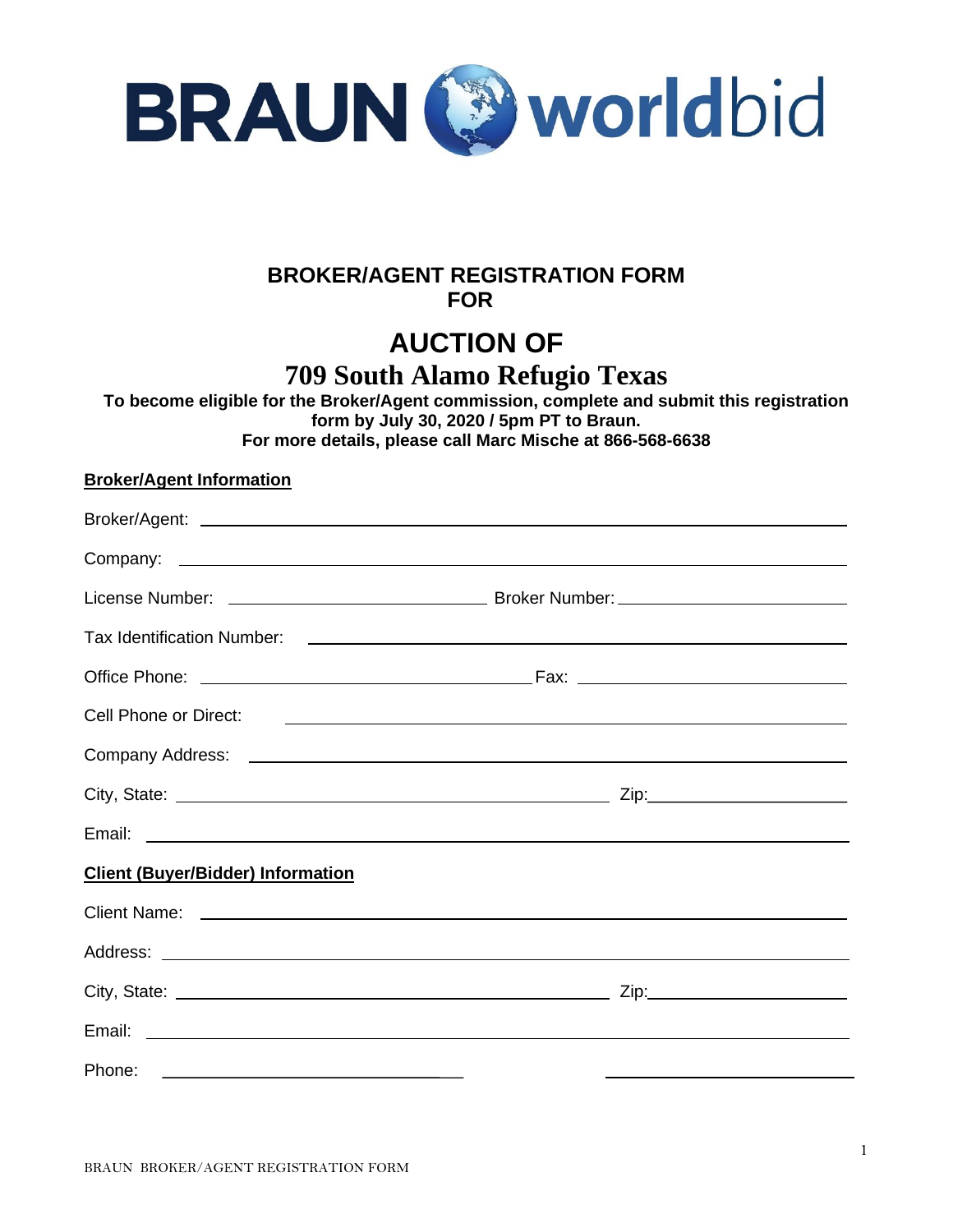### **How did you hear about the auction?**

|                   | MLS                |
|-------------------|--------------------|
| ___Sign: Property | Realtor.com        |
|                   | Mailer or Brochure |
|                   |                    |
| <b>BRAUN Call</b> | Loopnet___________ |
| Client            | Other              |

#### **Broker/Agent Participation Guidelines**

- 1. A commission will be paid based on the following terms to any properly licensed Texas Real Estate Broker/Agent who submits his or her client's opening bid(s) according to the guidelines as outlined below and whose client is the successful purchaser of the property. Their client must close on the property and must pay the Total Contract Price for the property in U.S. funds to receive the following commission:
	- One Percent (1.0%) commission of the gavel price will be paid.
- 2. The Broker/Agent commission will not exceed One Percent (1.0%) of the price of the property purchased by the Broker/Agent's client.
- 3. In order to be entitled to any commission, the broker/agent must complete the following steps:
	- A. Register his or her client by filling out the Broker Registration Form in full, including the signature of the client on the form. Submit the Broker Registration Form via mail, fax or email for receipt before the deadline of **July 30, 2020 5pm PT** in order to receive the 1.0% commission.
	- B. Be sure to verify that Braun, Inc. has received your Broker/Agent Registration form by calling 866.568.6638

*Mail submissions:*  Braun International 438 Pacific Coast Highway Hermosa Beach, CA 90254

*Email submissions:* [Mmische@Braunco.com](mailto:Mmische@Braunco.com)

Abide by the guidelines outlined herein.

- 4. By placing his or her signature below, the Broker/Agent certifies, agrees and acknowledges that:
	- A. The Broker/Agent will not claim any exceptions to the procedures outlined in this document.
	- B. No oral registration will qualify Broker/Agent for commission.
	- C. Only the first registration of a prospective Buyer/Bidder will be accepted and honored. This registration is void if the Buyer/Bidder has already been registered by Braun or by another Broker/Agent.
	- D. The commission will be payable only at closing and will be disbursed by the escrow agent.